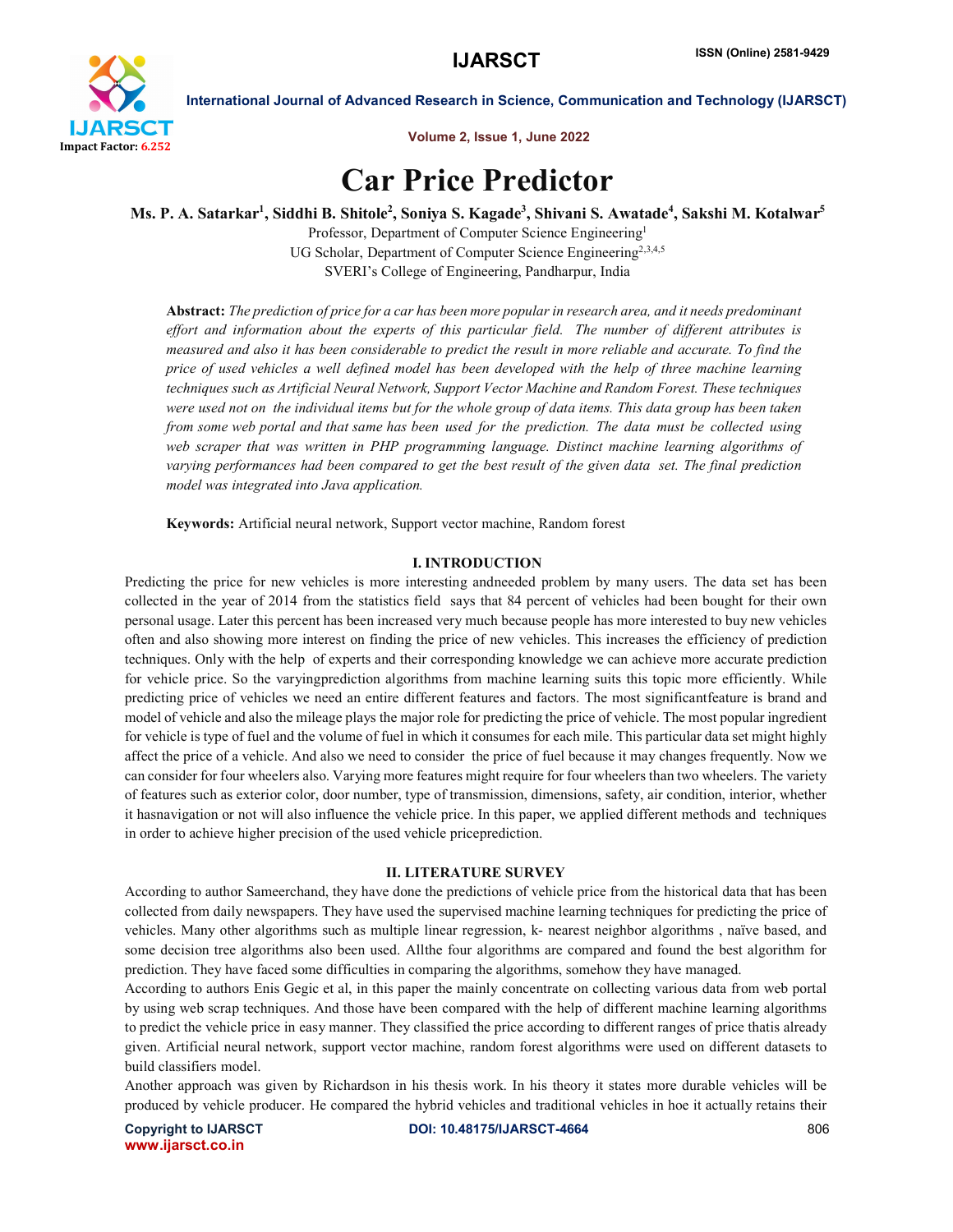

#### Volume 2, Issue 1, June 2022

value for longer time using multiple regressiontechniques. This improves the environmental conditions, and also it helps to provide huge efficiency of using fuels.

Wu et al, in this paper they have used neuro fuzzy knowledge based system to demonstrate vehicle price prediction. By considering the following attributes such as brand, year of production and type of engine they predicteda model which has similar results as the simple regression model. Moreover, they made an expert system named ODAV (Optimal Distribution of Auction Vehicles) as there is a high demand for selling the by vehicles at the end of the leasing year by vehicle dealers. This system gives insights into the best prices for vehicles, as well as the locationwhere the best price can be gained. To predict a price of vehicles, the K – nearest neighbor machine learningalgorithm has been used which is based on regression models. More number of vehicles has been exchanged through this system so this particular system is more successfully managed

# III. EXISTING SYSTEM

In the existing system, to predict the price of vehicles both two wheeler and four wheeler, a lot of data mining algorithms and machine learning algorithms were widely used. The major drawback of this existing system is they need more attributes in order to predict the vehicle price. More comparison techniques must be used to get the result more efficiently. It is highly complicated to get sufficient data sets that were spread widely all over the world. The datasets can be collected only through online. But not on theoffline mode. It is not possible for everyone to collect the data sets through online mode particularly in rural areas. The data sets will not have about the vehicles which werenot used for long time and also the traditional model vehicles may or may not be included in the data sets. The major drawbacks of existing system is The system is very slow due to most of the works about the keyword query just analyze individual points, and they are inappropriate to manyapplications that call for analysis of groups of different vehiclepoints. There are no fast query retrieval methods and is low due to lack of SVM under Constraints.

### IV. PROPOSED SYSTEM

Based on the varying features and factors, and also with the help of experts knowledge the vehicle price prediction has been done accurately. The most necessity ingredient for prediction is brand and model, period usage of vehicle, mileage of vehicle. The fuel type used in the vehicle as well as fuel consumption per mile highly affect price of a vehicle due to a frequent changes in the price of a fuel. Different features like exterior color, door number, type of transmission, dimensions, safety, air condition, interior, whether it has navigation or not will also influence the vehicle price. In this paper, we applied different methodsand techniques in order to achieve higher precision of the used vehicle price prediction.

Advantages

- $\bullet$ The system is more effective since it measuresthe vehicle combinations by their prices.
- $\bullet$ The system is very fast in query retrieval due toSVM Algorithm.

# V. ACTUAL WORK

### 5.1 Design Work

Input Design plays a vital role in the life cycle of software development. The attention of developers is required to collect the information about vehicles. The most accurate data must be entered in the input design. The design of inputis more important in minimizing the errors that has been given by the user. By the rules of software engineeringconcepts, the validation control must be defined over the input limit in the input forms or screens. The validation control must take care of other input related errors. The input screens have been included in almost all the modules. The alert message will be displayed whenever user did any mistakes while giving input. And also some messages will be provided in order to guide the user in correct way. By thiswe can achieve to get only valid details.

The user created input has been converted in to computer related format. The input design is based on data entry logical. The main goal of input design is to make the the input design will control the errors in the input form. The created application should be user-friendlymanner. Wherever the cursor is placed in processing the input must be entered in that same place. By this way the form has been designed. There might be several options fora single input so that the user has to select suited input to getthe best result. Each entered data must be validated accordingly. The error message must

www.ijarsct.co.in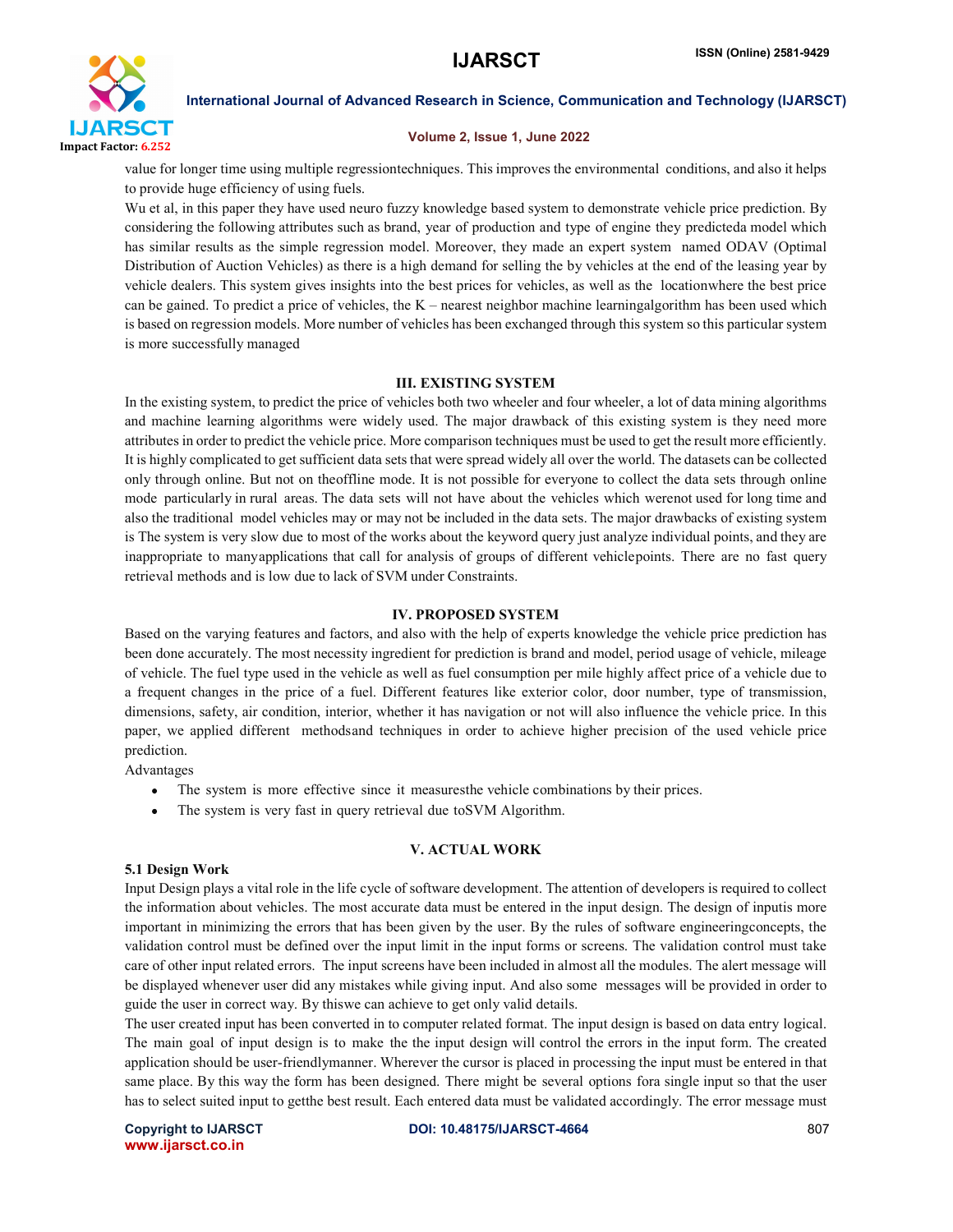

### Volume 2, Issue 1, June 2022

be displayed wheneverthe user enters any wrong data or irrelevant data as input. Even the user is in last page of input if he did not get the result properly then he can go to the first page and he can change the input given already.

The primary output form has been created in order to get communication between the administrator and theclients. The VPN system produces output in the form of managing clients by the project leaders, in a way such as creating new clients, allotting new projects to them, have a look over table in which to get the details about project status, and the same will be accessed by each clients. A new project will be assigned to every client when he completes his old project. At every initial stage of the new project, the user authentication should be maintained. A user registrationcan be done either by the administrator or the user can do byhimself. But only the administrator must have the authority to assign the projects to each user.

When the application is executed it starts running. The used browser is internet explorer and the server will start its process. The project will run on the local area network so the server machine will serve as the administrator while the other connected systems can act as the clients.

# VI. IMPLEMENTATION MODULES

### 6.1 Seller

In this module, the login has done by the seller by using valid user name and password. After login successful he can perform some operations such as View All Authorized Users, Add Category, Add Sub Category, Add Vehicles, View All Uploaded vehicles, View Purchased Vehicles, View Search Transactions, View All Vehicle Reviews, View Vehicle Score Result, View keyword Score Result.

- Viewing and Authorizing Users: In this module, the Server can view all user details and authorization can be done them for login permission. User Details includes User Name, Address, Email Id and Mobile Number in the corresponding lignin page.
- Adding Categories and Vehicles: In this module, the admin adds Categories and Vehicles with details such as Category Name, Vehicle Name, Description and Vehicle Image.
- List all Vehicles with Ratings: In this module, the admin can list his entire added Productwith details along with rating. The ratings are calculated based on number of recommendations made on particular vehicle.
- List all User's Vehicle Search History: In this, the administrator can view all user's Vehicle search history details.
- User: In this module, there are n numbers of users can register. Once user registers, their details will be stored to the database.

After registration successful, he has to login by using authorized user name and password that has been sent to user. Once Login is successful user can perform some operations like My Profile, Create Online Bank Account,Search Optimal Products, Search top Products, and ViewSearch History.

- Viewing Profile Details: In this module, the user can see their own profile details, such as their address, email, mobile number, profile Image.
- Search Vehicles: In this, the user can Search vehicle based on brand and model, age, vehicle price, mileage. In My Profile, the user can Create Online Bank Account and also can View Search History.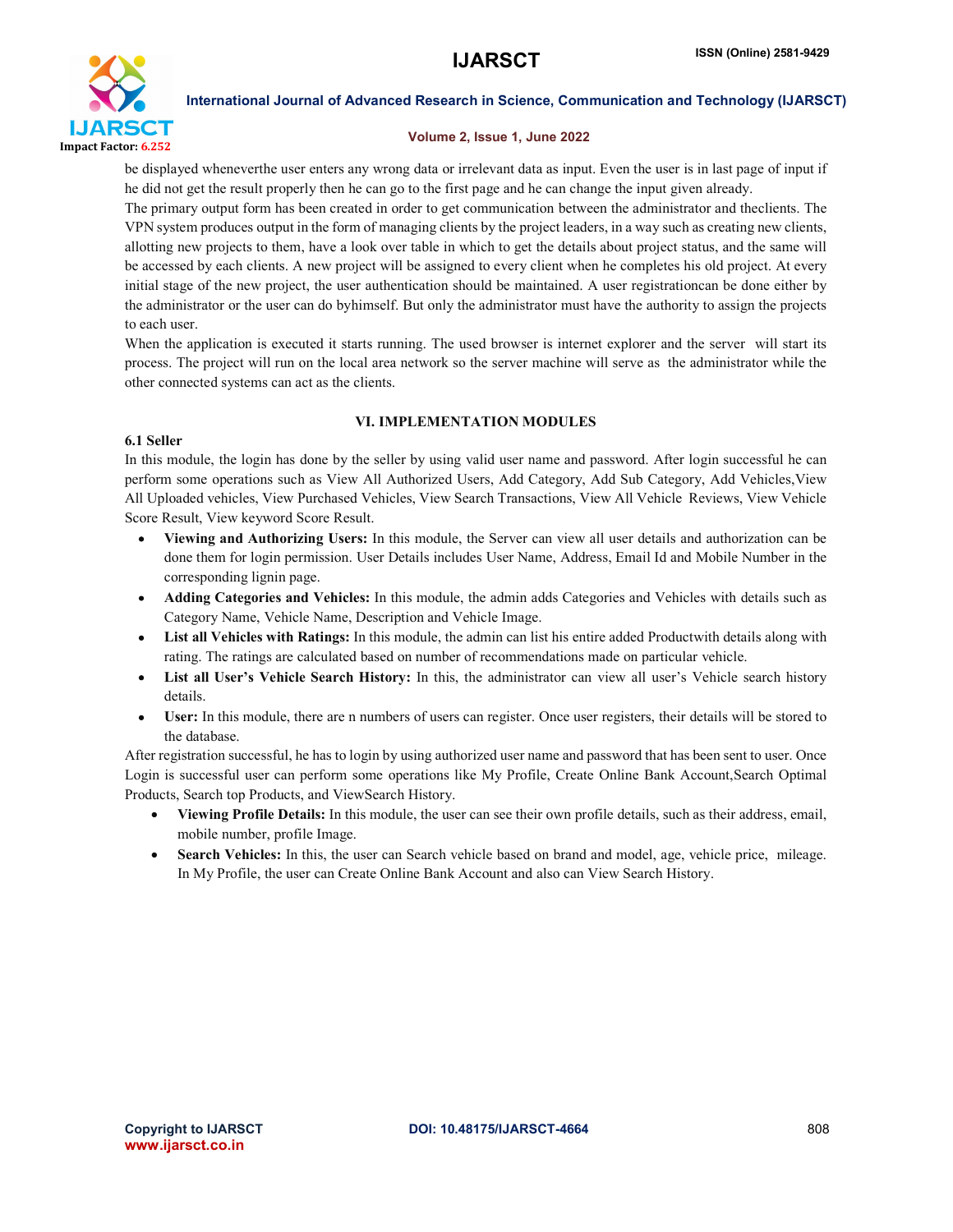

#### Volume 2, Issue 1, June 2022

# VII. RESULTS AND DISCUSSIONS

This section explains final output which detects used car price



Fig 1.



Fig 2.



Fig 3.

 Above fig 1 and fig 2 shows about the features of cars and user enters among all features accordingly fig 3 shows final output that is car price

#### VIII. CONCLUSION

Copyright to IJARSCT **DOI: 10.48175/IJARSCT-4664** 809 www.ijarsct.co.in The data set used in here can be very valuable using different prediction techniques. The prices of vehicles can be predicted using this data set on same or different prediction software as well. The proposed system evaluated variables and selected the most relevant variables out of the dataset and reduced the complexity of model by eliminating unrelated